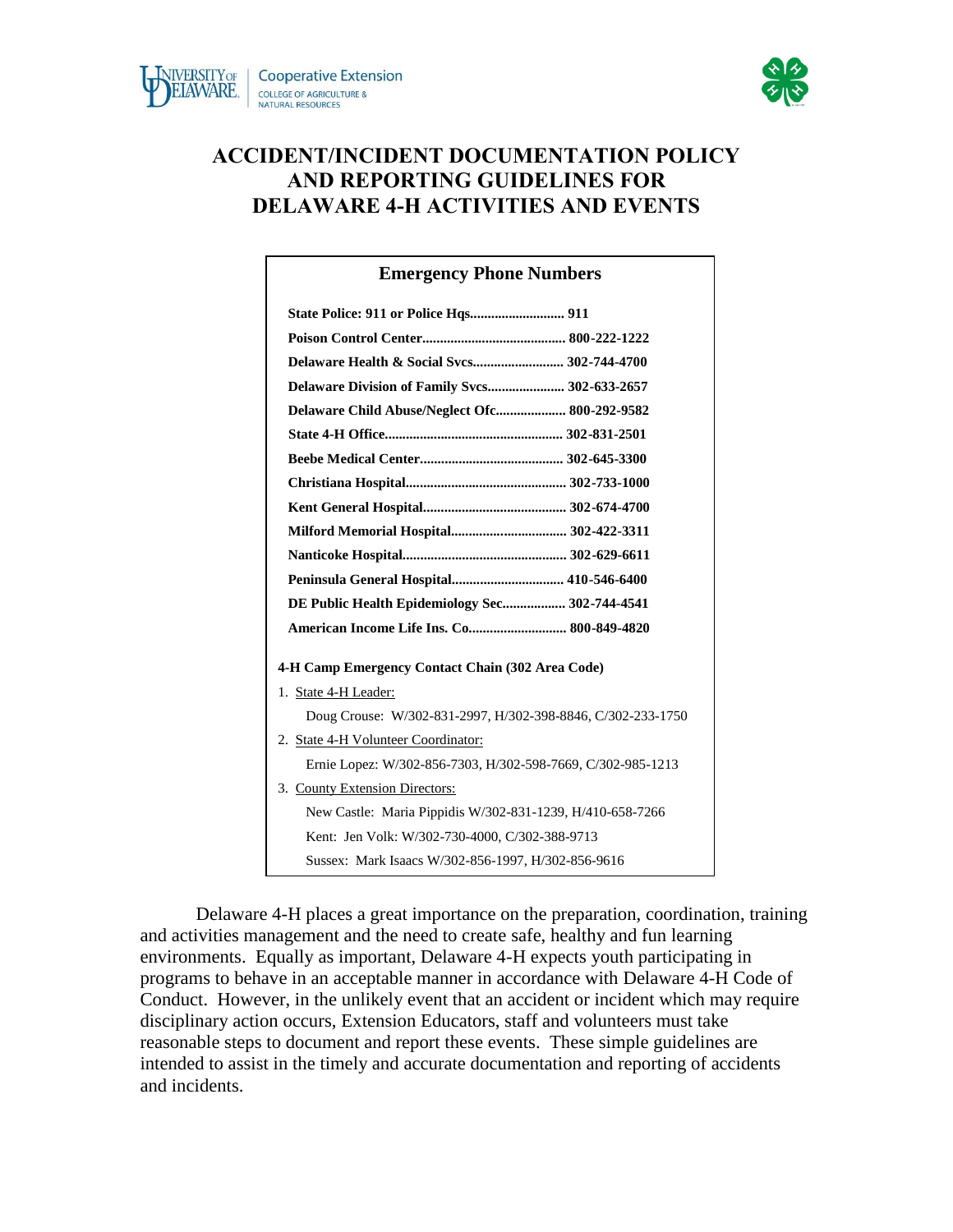**An Accident is defined as** any personal injury that requires more than minimal medical attention. Minor medical attention such as the dispensing of medication and the cleaning and dressing of small wounds by a qualified person, do not require this level of documentation. In these instances, the documentation of treatment in the Healthcare Log/Medication Log is sufficient.

**An Incident is defined as** any activity that results in the temporary removal of a participant from an activity, or the dismissal of an individual for the duration of the event or that may result in other disciplinary action. An incident may or may not also involve an accident.

# **FOR ACCIDENTS**

## **If an Accident Occurs:**

- Initiate your written Emergency Plan and locate the designated Event Manager/Camp Director.

# **If the Accident DOES NOT require the use of emergency medical services, Social Services or law enforcement:**

- Insure that the individual(s) are receiving appropriate medical attention.
- Immediately attempt to notify the parent/legal guardian of the injured.
- Completely fill out a Delaware 4-H Accident/Incident Report Form.
- Within 24 hours contact the State 4-H Program Leader and the 4-H Extension Educator for the county in which the individual(s) reside to notify them of the accident. For camping activities and for all other events and programs, the State 4-H Volunteer Development Specialist should be notified.
- Within 2 days or as soon as possible, forward one copy of the completed Delaware 4-H Accident/Incident Report Form to the County Extension Director and one copy to the State 4-H Leader.
- The original should be kept on file in the County Extension office for 5 years. An accident report with a blood incident is to be kept indefinitely.

## **If the Accident DOES require the use of emergency medical services, Social Services or law enforcement, or involves a threat or attempt of suicide/selfmutilation:**

- Insure that the individual(s) are receiving appropriate medical attention.
- Immediately attempt to notify the parent/legal guardian of the accident.
- Completely fill out a Delaware 4-H Accident/Incident Report Form.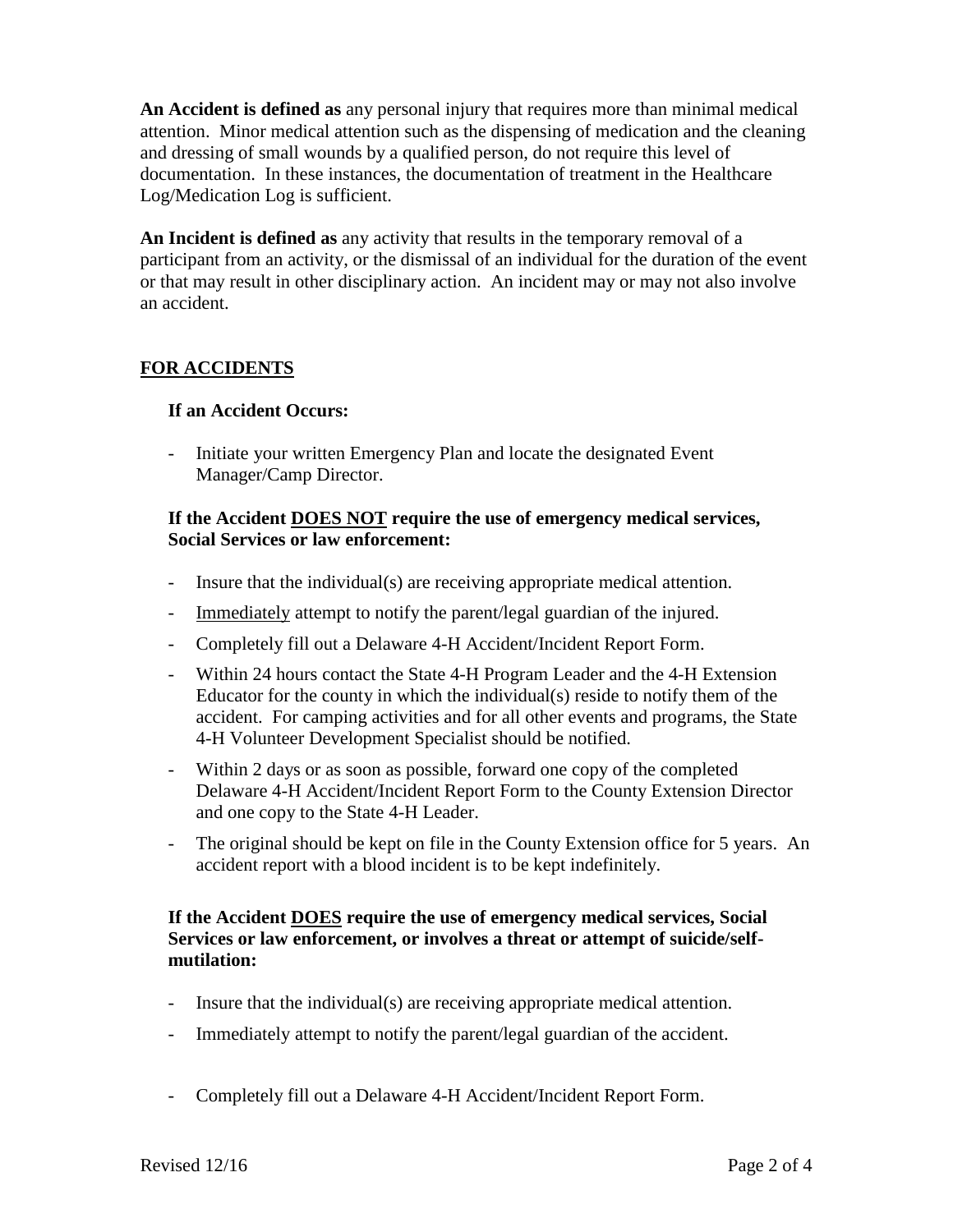- As soon as the situation is under control, contact the 4-H Extension Educator and the County Extension Director for the county in which the individual(s) reside to notify them of the accident. In turn, a representative from the County Extension Office should immediately contact the appropriate State 4-H Office representative. For camping activities, the State 4-H Volunteer Specialist should be notified. If the accident involves serious injury or a threat or attempt of suicide/self-mutilation, the State 4-H Office representative will immediately contact the State 4-H Leader and the Director, Delaware Cooperative Extension.
- Do not respond to requests from the media. Refer all media inquiries directly to the State 4-H Office. For camping activities, inquiries should be directed to the State 4-H Volunteer Specialist. For all other events and programs, inquiries should be directed to the State 4-H Volunteer Specialist. Appropriate UDCE leadership will be consulted.
- Within 24 hours or as soon as possible, forward one copy of the completed Delaware 4-H Accident/Incident Report Form to the County Extension Director, one copy to the State 4-H Program Leader.
- The designated Event Manager should keep one copy of the completed Delaware 4-H Accident/Incident Report Form in their records for five years. An accident report with a blood incident is to be kept indefinitely.

# **FOR INCIDENTS**

## **If an Incident Occurs:**

- Isolate the individual(s) involved and locate the designated Event Manager/Camp Director.
- Immediately attempt to notify the parent/legal guardian of the incident, and keep the individual(s) under UDCE volunteer or employee supervision until the parent/guardian arrives/is located.
- Completely fill out a Delaware 4-H Accident/Incident Report Form.
- As soon as the situation is under control, contact the 4-H Extension Educator and the County Extension Director for the county in which the individual(s) reside to notify them of the incident. In turn, a representative from the County Extension Office should contact the State 4-H Volunteer Specialist. The State 4-H Volunteer Specialist should be notified of incidents at all events and programs including camping activities. The State 4-H Volunteer Specialist will be responsible for contacting the State 4-H Program Leader who if necessary, will contact the Director, Delaware Cooperative Extension.
- Within 24 hours or as soon as possible, forward one copy of the completed Delaware 4-H Accident/Incident Report Form to the County 4-H Extension Educator, one copy to the County Extension Director, and one copy to the State 4-H Office.
- If, in accordance with the established Delaware 4-H Disciplinary Procedures Policy, an incident warrants the immediate dismissal of an individual(s) from the